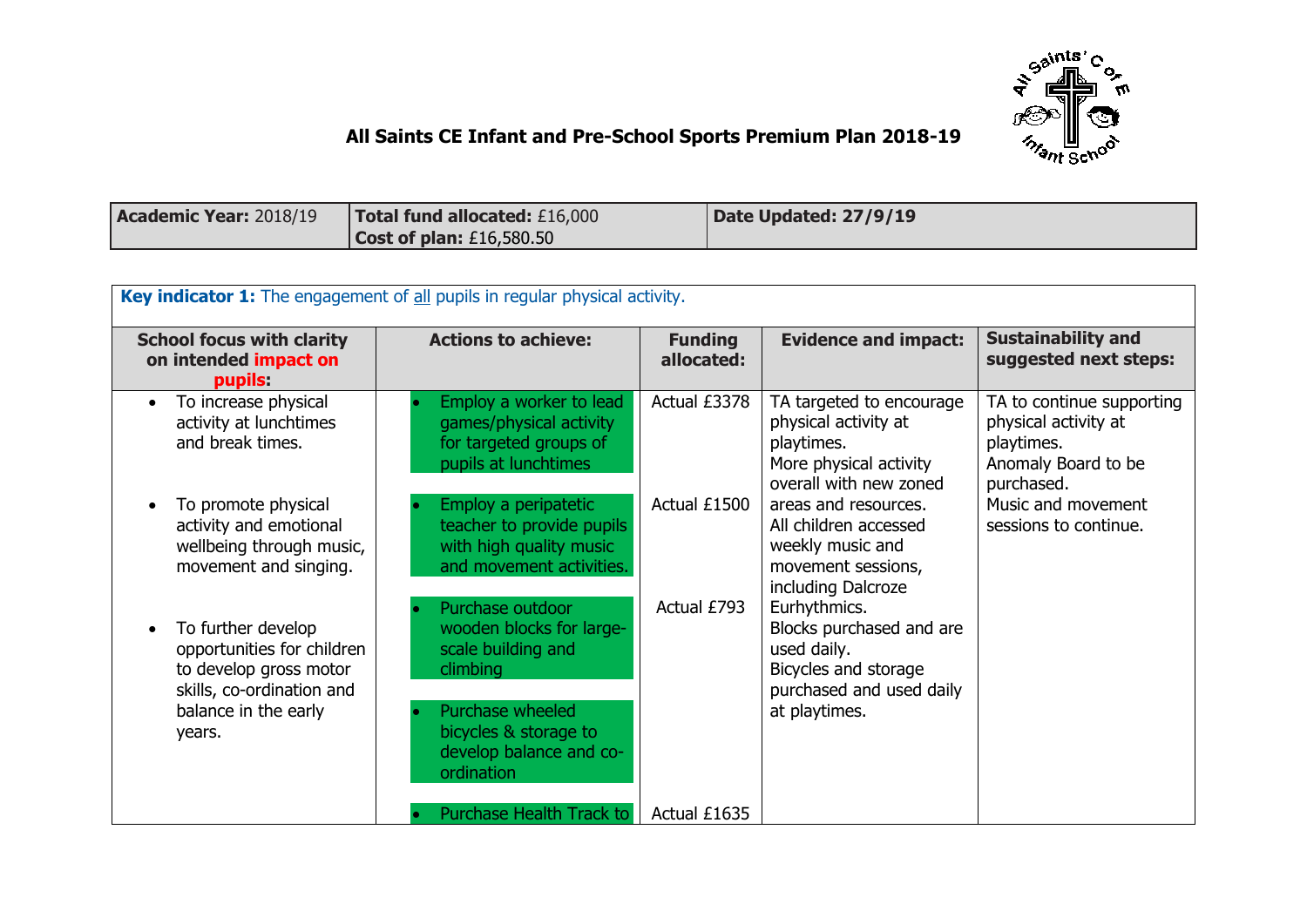| increase activity at<br>lunchtimes. |       |  |
|-------------------------------------|-------|--|
| <b>Total cost:</b>                  | £7306 |  |

| Key indicator 2: The profile of PE, sport and well-being raised across the school as a tool for whole school improvement.                      |                                                                                                                                                             |                                                           |                                                                                                                                                                                                                                                                                         |                                                                                                              |  |
|------------------------------------------------------------------------------------------------------------------------------------------------|-------------------------------------------------------------------------------------------------------------------------------------------------------------|-----------------------------------------------------------|-----------------------------------------------------------------------------------------------------------------------------------------------------------------------------------------------------------------------------------------------------------------------------------------|--------------------------------------------------------------------------------------------------------------|--|
| <b>School focus with clarity</b><br>on intended impact on<br>pupils:                                                                           | <b>Actions to achieve:</b>                                                                                                                                  | <b>Funding</b><br>allocated:                              | <b>Evidence and impact:</b>                                                                                                                                                                                                                                                             | <b>Sustainability and</b><br>suggested next steps:                                                           |  |
| To further promote the<br>$\bullet$<br>mental health and<br>wellbeing of all pupils<br>included targeted<br>provision of vulnerable<br>pupils. | Pastoral Leader to run<br>nurture groups using<br>strategies from ELSA<br>training.<br><b>Pastoral Leader to train</b><br>pupils to support their<br>peers. | 3 terms<br>£ 7,500<br>$(1$ day per<br>week<br>equivalent) | Specific pupils targeted<br>and received frequent<br>nurture support through<br>the year with a focus on<br>physical activity. The<br>proportion of time each<br>pupil spent in physical<br>activity each day<br>increased.<br>Playground Pals trained to<br>support peers at playtime. | Continue to promote the<br>mental health and well-<br>being of targeted pupils<br>through physical activity. |  |
| £7,500<br><b>Total cost:</b>                                                                                                                   |                                                                                                                                                             |                                                           |                                                                                                                                                                                                                                                                                         |                                                                                                              |  |

| Key indicator 3: Increased confidence, knowledge and skills of all staff in teaching PE and sport. |                                                                                                       |                              |                                                                                                          |                                                                                         |  |
|----------------------------------------------------------------------------------------------------|-------------------------------------------------------------------------------------------------------|------------------------------|----------------------------------------------------------------------------------------------------------|-----------------------------------------------------------------------------------------|--|
| <b>School focus with clarity</b><br>on intended impact on<br>pupils:                               | <b>Actions to achieve:</b>                                                                            | <b>Funding</b><br>allocated: | <b>Evidence and impact:</b>                                                                              | <b>Sustainability and</b><br>suggested next steps:                                      |  |
| • To source and maintain<br>high quality gym<br>equipment allowing all<br>children to take part at | Audit of school resources<br>and restocking of core<br>equipment to ensure<br>children have access to |                              | Actual £41.50   Resources were audited<br>and additional resources<br>to enhance PE lesson<br>purchased. | Monitor quality of<br>teaching and provide<br>further expert support<br>where required. |  |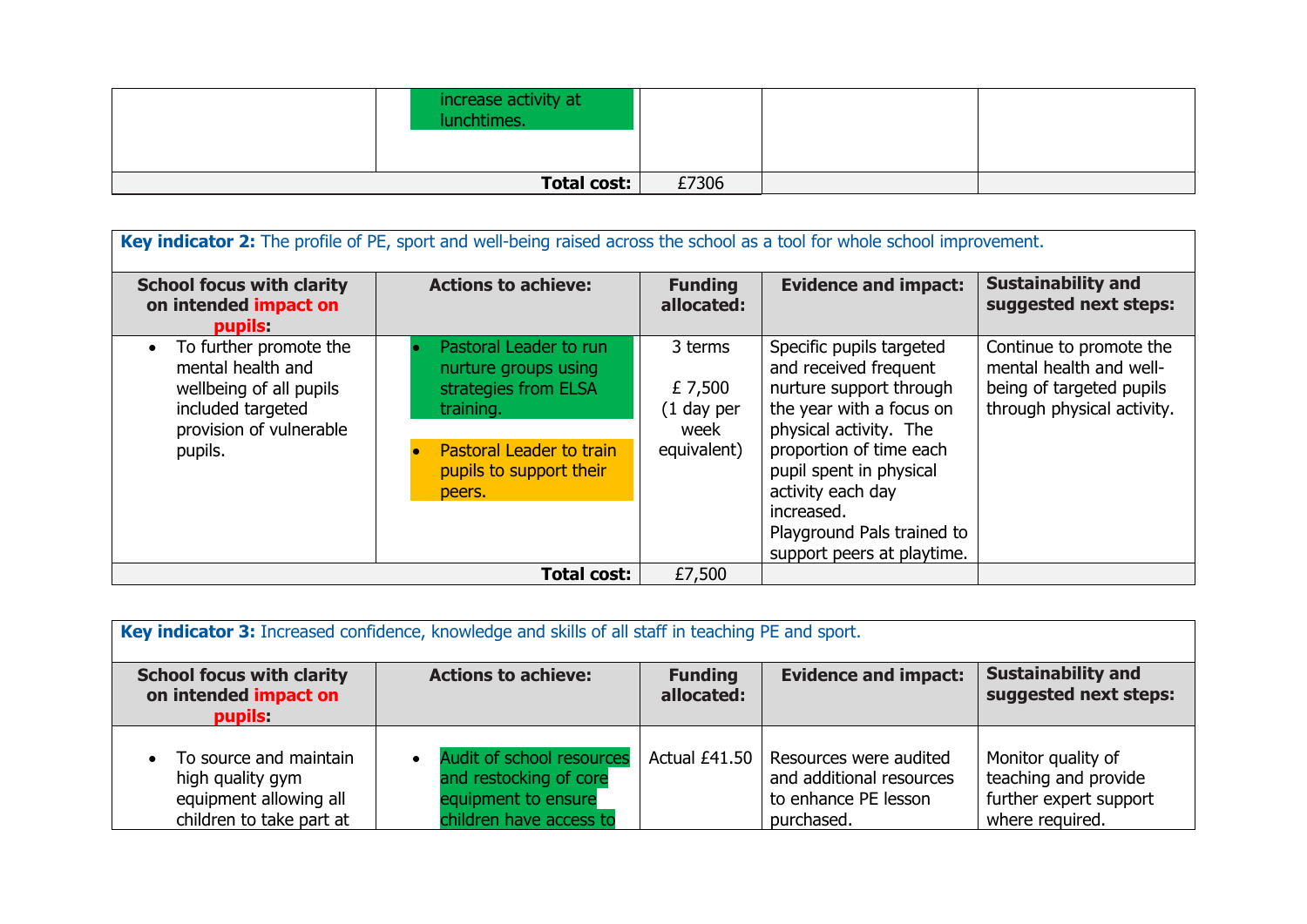| levels. | their various ability<br>To provide the PE<br>Subject Leader with<br>suitable training to<br>develop the role. | quality apparatus.<br>Subject Leader to attend<br><b>Future Active and Create</b><br>Development training. | Actual £440 |  |
|---------|----------------------------------------------------------------------------------------------------------------|------------------------------------------------------------------------------------------------------------|-------------|--|
|         |                                                                                                                | <b>Total cost:</b>                                                                                         | £481.50     |  |

| Key indicator 4: Broader experience of a range of sports and activities offered to all pupils.                               |                                                                                                                             |                              |                                                                                                                                                                                                                                |                                                                                           |  |
|------------------------------------------------------------------------------------------------------------------------------|-----------------------------------------------------------------------------------------------------------------------------|------------------------------|--------------------------------------------------------------------------------------------------------------------------------------------------------------------------------------------------------------------------------|-------------------------------------------------------------------------------------------|--|
| <b>School focus with clarity</b><br>on intended impact on<br>pupils:                                                         | <b>Actions to achieve:</b>                                                                                                  | <b>Funding</b><br>allocated: | <b>Evidence and impact:</b>                                                                                                                                                                                                    | <b>Sustainability and</b><br>suggested next steps:                                        |  |
| <b>Additional achievements:</b><br>To develop children's<br>confidence and<br>proficiently in water.                         | Summer 2 half term 6<br>week program for Year 2<br>pupils (half hour session<br>per week).                                  | Actual £1043                 | All Year 2 pupils attended<br>swimming lessons for a<br>half term.<br>All pupils made good<br>progress, as assessed by<br>ASA swimming teachers.                                                                               | Continue the programme<br>of swimming lessons in<br>the summer term for Year<br>2 pupils. |  |
| To source and maintain<br>high quality teaching<br>allowing all children to<br>take part at their various<br>ability levels. | Throughout the year<br>children will have the<br>opportunities to access<br>high quality coaches for<br>after school clubs. | Actual £250                  | There was a high take-up<br>for Dance Club in the<br>summer term and pupils<br>fed back that they<br>enjoyed the sessions.<br>Year 2 pupils experienced<br>competitive sports<br>through a local multi-<br>sports competition. |                                                                                           |  |
|                                                                                                                              | <b>Total cost:</b>                                                                                                          | £1293                        |                                                                                                                                                                                                                                |                                                                                           |  |